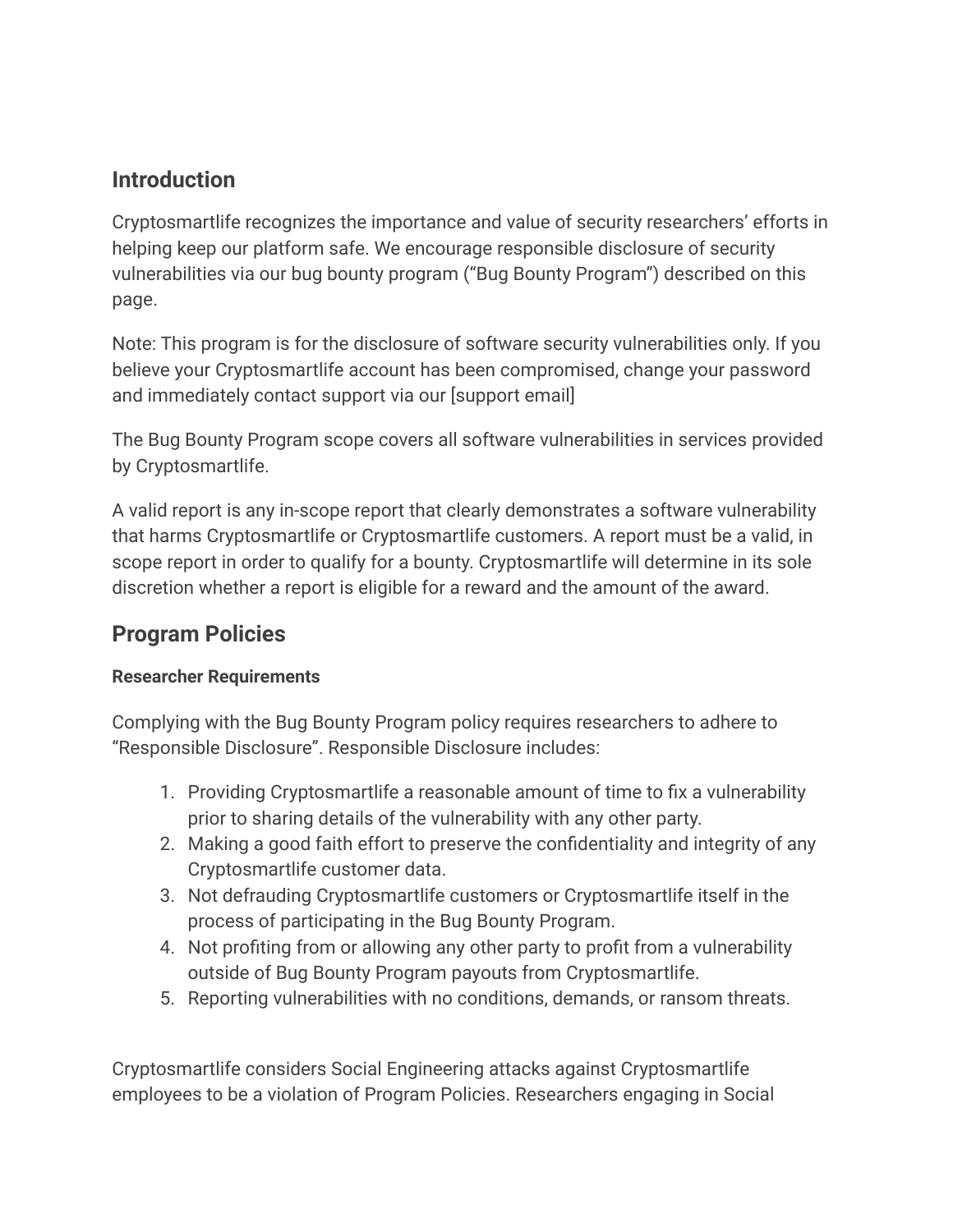Engineering attacks against Cryptosmartlife employees will be banned from the Cryptosmartlife Bug Bounty program. We define Social Engineering as acts that influence people to perform security-impacting actions or divulge confidential information.

## **Report Evaluation**

#### **Cryptosmartlife Security**

In order to be deemed valid, a report must demonstrate a software vulnerability in a service provided by Cryptosmartlife that harms Cryptosmartlife or Cryptosmartlife customers. Reports that include a clear Proof of Concept or specific step by step instructions to replicate the vulnerability are considerably more effective at communicating a researcher's findings and are therefore far more likely to be deemed valid.

A report must be a valid, in scope report in order to qualify for a bounty. Cryptosmartlife awards bounties based on severity of the vulnerability. We determine severity based on two factors: Impact and Exploitability.

Impact describes the effects of successful exploitation upon Cryptosmartlife systems or customers. We make this assessment primarily by examining the effects of exploitation on confidentiality, integrity, or availability of underlying information. Vulnerabilities that require considerable response and remediation efforts or could result in reputational damage are also considered to have greater impact. For example:

- Critical Impact: Attackers can read or modify Sensitive Data in a system, execute arbitrary code on the system, or exfiltrate digital or fiat currency in some way.
- Low Impact: Attackers can gain small amounts of unauthorized, low sensitivity information impacting a subset of users, or slightly impact accuracy and performance of a system. (Please note that Denial of Service bugs will be considered on a case-by-case basis. Denial of Service issues that don't impact availability of funds or user data will not likely be accepted as a valid report.) Lack of rate limiting in Cryptosmartlife products will be not considered valid unless a critical impact to the environment is demonstrated

Exploitability describes the difficulty of actively exploiting the vulnerability itself. We make this assessment primarily based on the prerequisites for exploitation, including level of access required, availability of information critical for successful exploitation,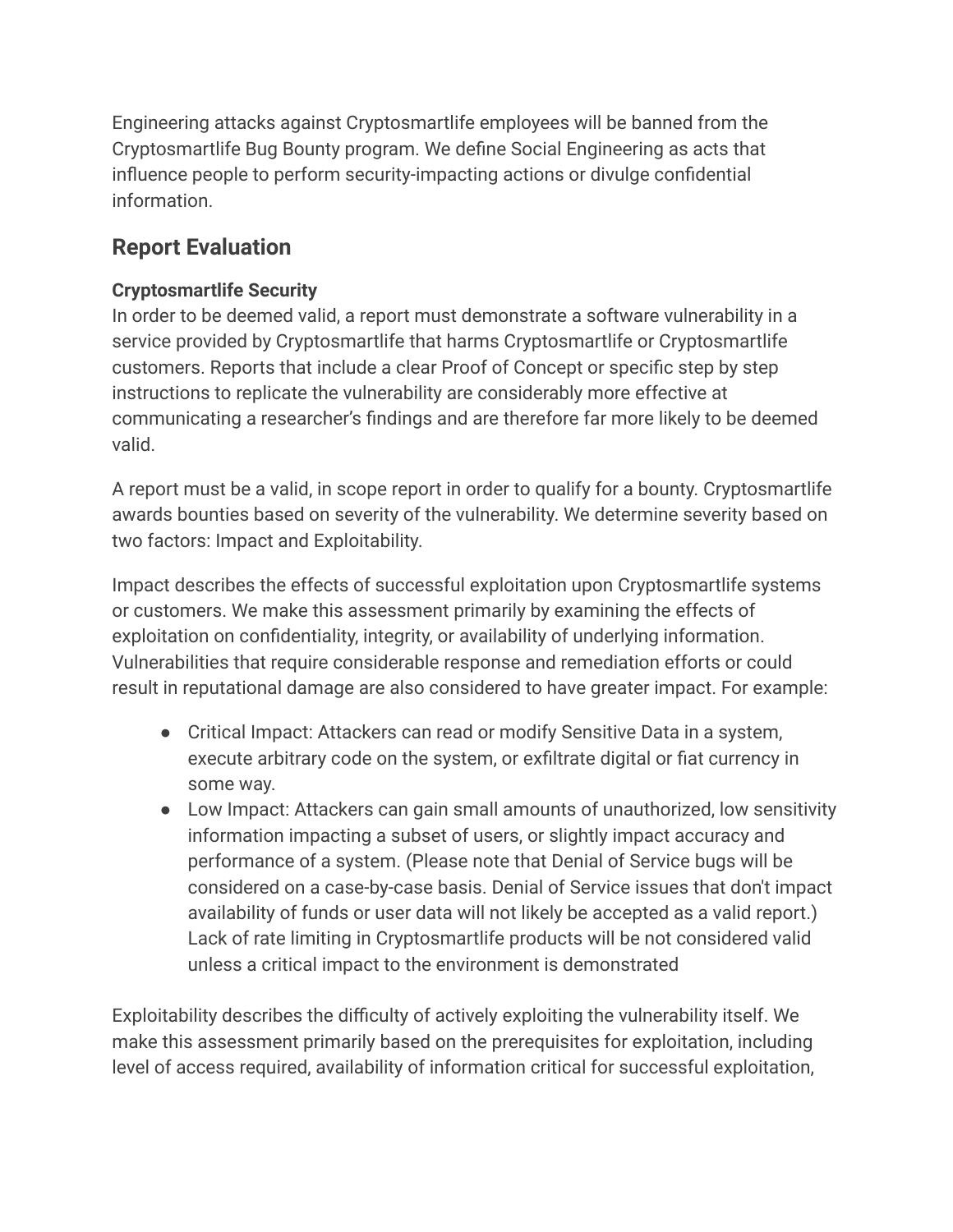and likelihood of alignment of required factors outside the attacker's direct control such as social engineering requirements or timing requirements. For example:

- Critical Exploitability: Attackers can unilaterally exploit the finding without significant roadblocks or special conditions outside attacker control.
- Low Exploitability: Exploitation is difficult due to several requirements, such as access limitations, complicated social engineering, guessing unknown values, or alignment of unpredictable race conditions.

Severity is determined as a combination of Impact and Exploitability. For example:

- Critical Severity: a state of immediate, easily accessible threat of large-scale compromise or irreversible damage to Cryptosmartlife or Cryptosmartlife customers.
- Low Severity: a state of no immediate threat where an opportunity exists for an improvement that may mitigate a potential future vulnerability.

In order to provide general guidelines to researchers regarding the payouts that can be expected for a given report, Cryptosmartlife uses the severity of a report to place the report into one of the following tiers.

| <b>Vulnerability Tier</b> | <b>Reward</b>             |
|---------------------------|---------------------------|
| Critical                  | <b><i><u>Sxxx</u></i></b> |
| High                      | <b><i><u>Sxxx</u></i></b> |
| Medium                    | <b><i><u>Sxxx</u></i></b> |
| Low                       | Sxx                       |

The payouts listed next to each tier are minimum bounties for the tier. Bonuses in excess of the tier minimum can be awarded based on the severity of the vulnerability or creativity of the exploitation. Researchers are also more likely to earn a larger reward for exceptionally clear and high-quality reports.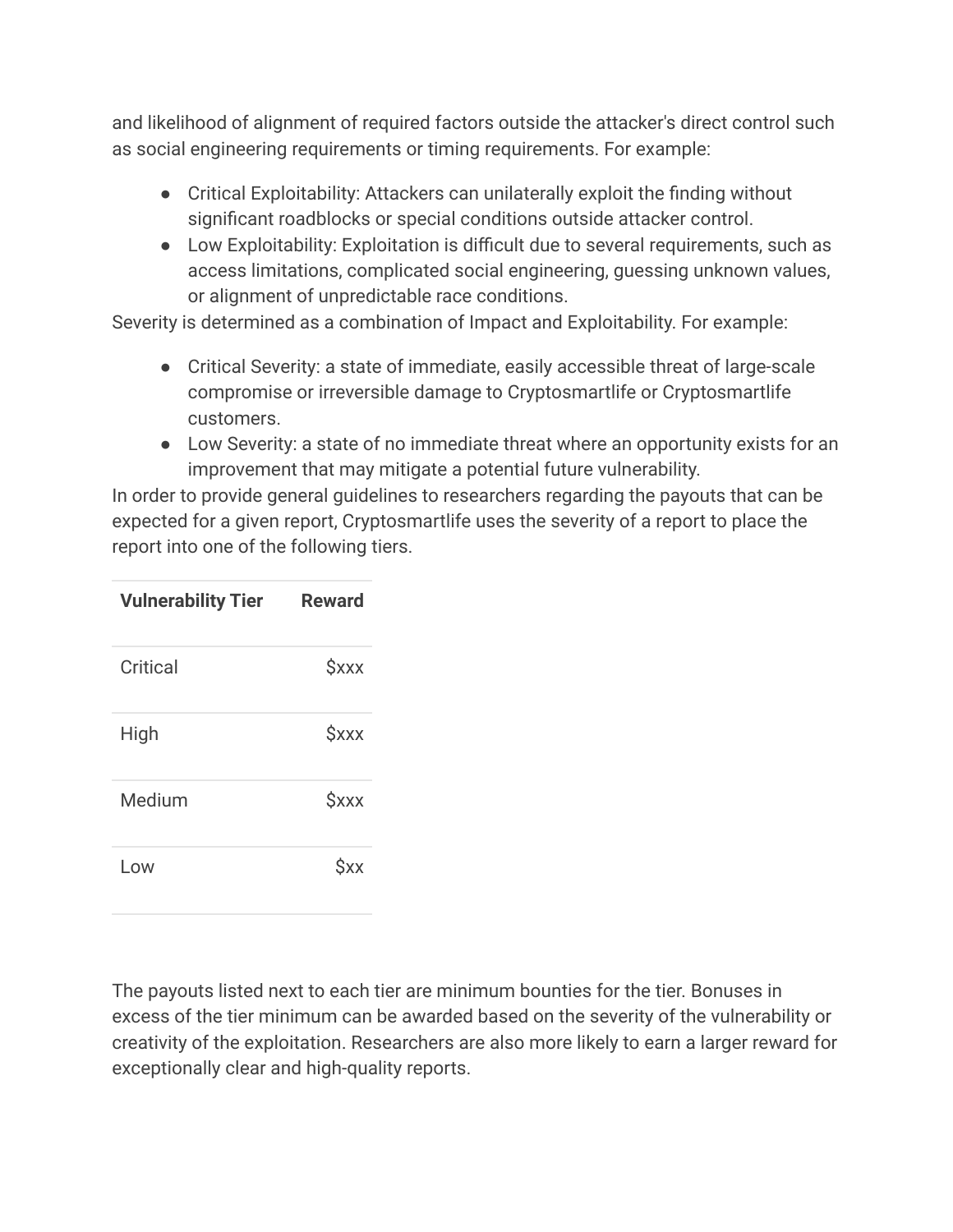Previous bounty amounts are not considered precedent for future bounty amounts. Software is constantly changing and therefore the given security impact of the exact same vulnerability at different times in the development timeline can have drastically different security impacts.

# **Report Closure**

Cryptosmartlife reviews all findings that are reported via our Bug Bounty Program. Each report submission is reviewed and evaluated to ensure validity. If the description in the report is unclear, Cryptosmartlife will request additional information from the reporter. After all information is aggregated; the report submission goes through an internal review and scoring process. After the internal review process is complete, any bugs that are not reproducible, invalid or informative will be closed.

PLEASE NOTE: It is up to the researcher to provide detailed information and supporting evidence to support all reports. Failure to provide a detailed report will result in delayed triage and/or ticket closure.

# **Scope**

The Cryptosmartlife Bug Bounty program scope covers all software vulnerabilities in services provided by Cryptosmartlife.

Specific domains hosting Cryptosmartlife services are provided below:

- \*.cryptosmartlife.com (All assets on cryptosmartlife.com and subdomains, excepting services provided by third parties)
- com.cryptosmartlife.android (Android: Play Store Cryptosmartlife app)
- com.cryptosmartlife.ios (iOS: App Store Cryptosmartlife app)

Please view the scope section for a more detailed list of in-scope and out-of-scope assets.

Additionally, all vulnerabilities that require or are related to the following are out of scope:

- Social engineering
- Rate Limiting (Non-critical issues)
- Physical security
- Non-security-impacting UX issues
- Deprecated Open Source libraries are not in scope.